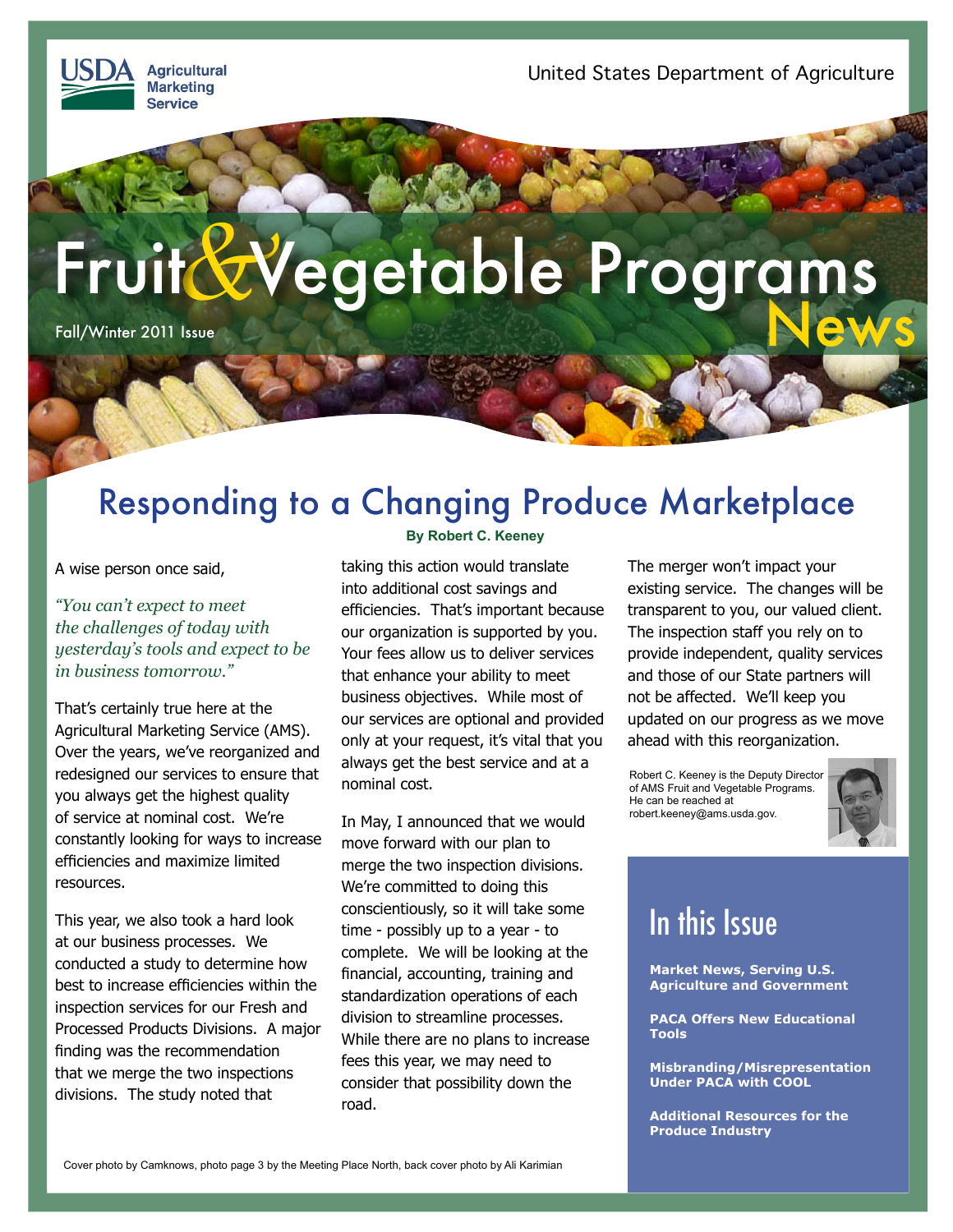#### <span id="page-1-0"></span>**Updates**

**Sign up for our next webinar!** 

On Dec.15, from 2-3 p.m. EST, we will host a webinar highlighting USDA's Specialty Crop Block Grant Program.Register online at http://bit.ly/v21Rfi.

Our webinars cover everything from Market News and the Perishable Agricultural Commodities Act, to our inspection and audits services, and more. If there is a subject that you would like to learn more about, contact Christopher Purdy at (202) 720-3209 or e-mail Christopher.purdy@ams.usda.gov. View our previous webinars at: www.ams.usda.gov/NewsArticlePage3.

**Reduced PACA Backlog.** We are very pleased to announce that the current backlog of Perishable Agricultural Commodities Act formal documentary disputes is significantly reduced. For the past year, the PACA Division of the Agricultural Marketing Service (AMS), Fruit and Vegetable Programs in partnership with USDA's Office of the General Counsel (OGC) has reduced the backlog of its approximately 90 cases to 10.

The backlog was running 12- 18 months behind, and now there are only 9 cases older than 3 months. This positive step forward will place millions of dollars in unresolved PACA disputes back into the pockets of the fruit and vegetable industry members.

### Market News — Serving the Informational Needs of U.S. Agriculture and Government

#### **By Terry Long**

USDA's AMS Market News provides highly detailed daily information on prices, supplies, stocks, movement, and market conditions for hundreds of commodities. The market data provided by Market News facilitates the efficient, fair marketing of U.S. agricultural products, including food, fiber, and specialty crops.

Market News information helps in building a full picture of the agricultural marketplace, helps businesses and government compete smarter, and helps in settling business disputes and insurance claims. Many government agencies, both within and outside USDA, would not be able to function properly without the timely, accurate, and unbiased market information supplied by Market News.



Market News data is critical information for the staff that enforces the Perishable Agricultural Commodities Act for the AMS Fruit and Vegetable Programs. PACA staff use Market News data in every dispute between a grower and its agent as

well as in consignment audits. In addition, PACA uses Market News data to:

- Assist callers to the "Good Delivery" line in making educated sales and dispute decisions (In fiscal year 2010, the PACA Branch received 1,899 calls with claims valued at \$27.8 million.);
- Establish fair market value of commodities;
- Establish a basis in settlement negotiations
- Calculate damages to be paid out to a harmed produce dealer

Market News data is incredibly valuable to PACA. Based on the value

> of formal case orders of \$11.4 million and informal cases claimed value of approximately \$41.4 million, it is estimated that Market News contributed to the judicial finding in the amount of \$4.9 million in formal reparation cases and \$7.9 million in informal reparation

cases for a total of \$12.8 million in fiscal year 2010.

Visit www.marketnews.usda.gov/portal/fv for the latest reports and to see what's new.

Terry Long is the Director of the Market News Division. He can be reached at (202) 720-2745 or terry.long@ams.usda.gov

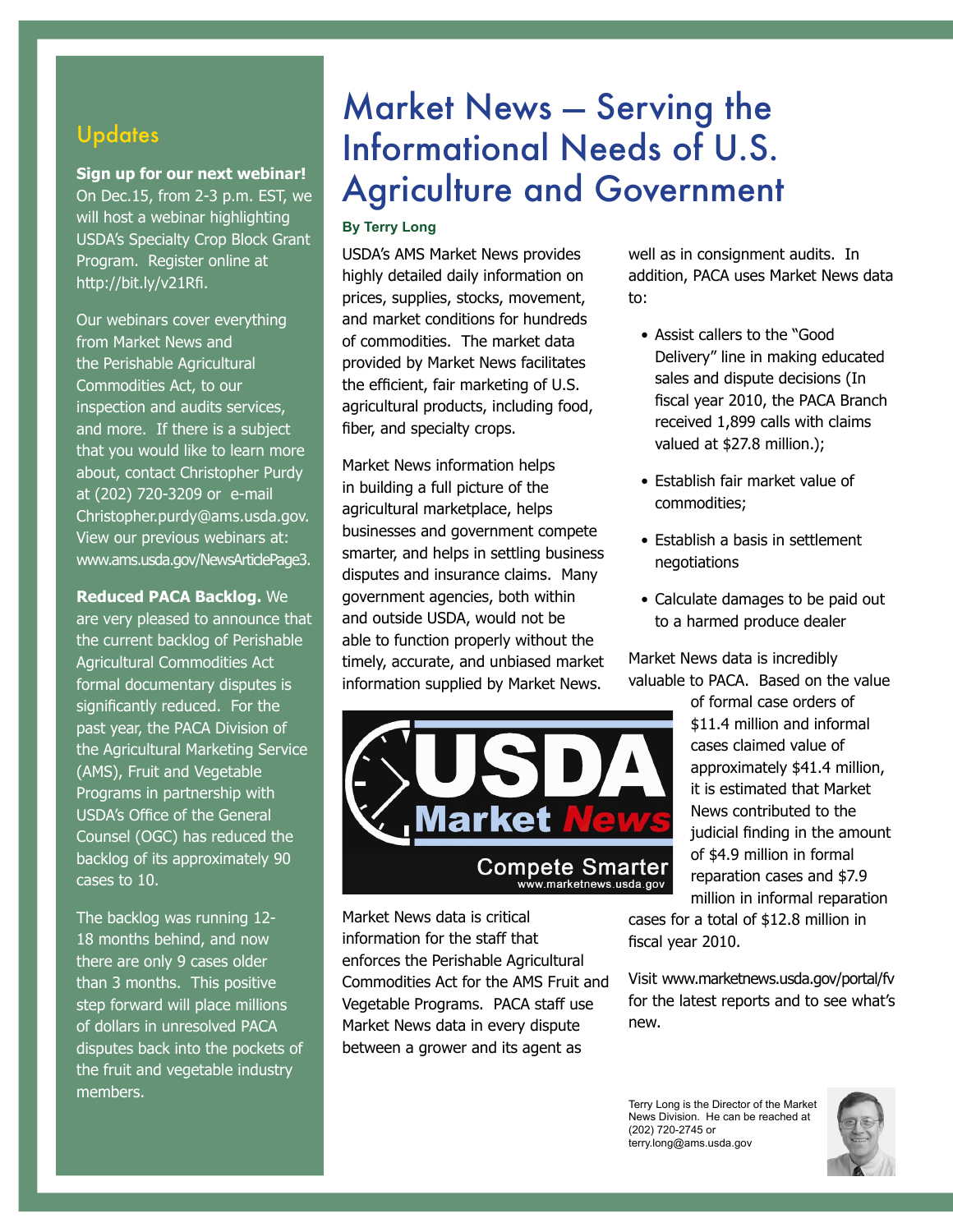### <span id="page-2-0"></span>PACA Offers New Online Educational Tools

#### **By Jeffrey Davis**

The Perishable Agricultural Commodities Act division constantly searches for new and creative ways to reach out to the public we serve. Our latest effort includes an online narrated presentation entitled "How to Complete a PACA License Application." Hosted by Kelly Littell of PACA's National License Center, this easyto-follow instructional tool helps you understand the act, explains how it applies to your business, and provides directions for completing the PACA application.

Whether you're opening a new produce business, or expanding an existing firm, understanding which laws apply to your business can be a daunting task. By accessing the PACA

website at www.ams.usda.gov/paca and clicking the link within the "Licensing" section of the homepage, we take the mystery out of applying for a PACA license.

We walk you through the application process section by section and answer frequently asked questions. For example, in section five of the online tool we provide examples of trade names and how they should be listed. In the next section, we describe where to list corporate and limited liability information and what additional documentation (if any) is required. Yes, you are required to include the home address for all officers and owners in section nine.

In the coming months, we'll add a Spanish version of this presentation to the website.

The PACA National License Center is committed to the produce industry having a full understanding of the act, providing everyone the maximum protection under the law. We hope that through educational presentations like this, more businesses will take advantage of the tools available throughout USDA to grow and support their businesses.

Jeffrey Davis is the Director of the PACA National License Center. He can be reached at (703) 331-4575 or Jeffrey.davis4@ams.usda.gov



### Misbranding/Misrepresentation Under PACA with Country of Origin Labeling **By Cathy Hance**

As the PACA Misbranding Officer, I often get phone calls with questions on misbranding or misrepresentation of fresh and frozen fruits and vegetables, and how the PACA statute is related to the Country of Origin Labeling (COOL) statute.

PACA prohibits any licensee from shipping, selling, or offering for sale a product in interstate or foreign commerce, which is misbranded or misrepresented. The PACA does not require containers to be marked with any descriptive terms. However, any information placed on a container must not give a false or misleading representation of the contents. Simply put, what is in the container must meet the statements on the container.

Inadvertent and unintentional misbranding or misrepresentation can be settled informally with either a written warning or a minor monetary penalty. The penalty is based on the regulations, the circumstances surrounding the violation, and a firm's misbranding/misrepresentation history with PACA. Flagrant violations can result in suspension or revocation of a firm's license.

Congress passed COOL at the demand of a public interested in knowing where various agricultural products were grown. COOL requires retailers and distributors to maintain records or other documentary evidence that verifies origin.

When a COOL review is conducted at a PACA-licensed retailer and the grocery store records are found to be in non-compliance, COOL notifies the PACA program of the possible misbranding violation under the act. The PACA Division will then investigate the matter to determine if a misbranding has occurred and take corrective action to get the retailer or distributor into compliance with the law.

PACA and COOL work hand-in-hand when fresh and frozen products are found to be misrepresented as to the country of origin.

Cathy Hance is PACA's Misbranding Officer and can be reached at (202) 720-5073 or cathy.hance@ams.usda.gov



Visit www.ams.usda.gov/cool to learn more.